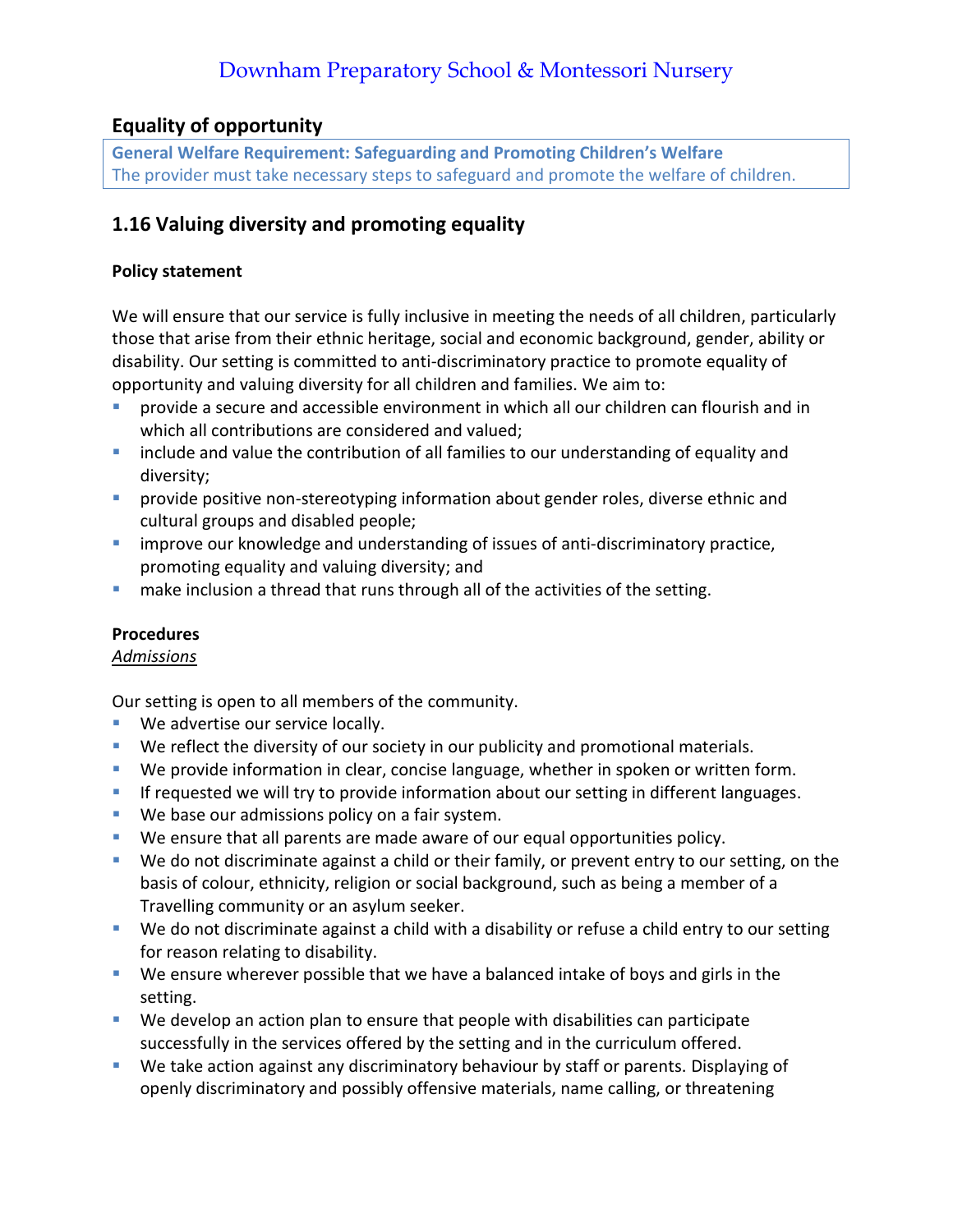behaviour are unacceptable on or around the premises and will be dealt with in the strongest manner.

#### *Employment*

- **•** Posts are advertised and all applicants are judged against explicit and fair criteria.
- **E** Applicants are welcome from all backgrounds and posts are open to all.
- We may use the exemption clauses in relevant legislation to enable the service to best meet the needs of the community.
- **•** The applicant who best meets the criteria is offered the post, subject to references and checks by the Disclosure and Barring Service. This ensures fairness in the selection process.
- **E** All job descriptions include a commitment to promoting equality and recognising and respecting diversity as part of their specifications.
- We monitor our application process to ensure that it is fair and accessible.

## *Training*

- We seek out training opportunities for staff and volunteers to enable them to develop antidiscriminatory and inclusive practices, which enable all children to flourish.
- We ensure that staff are confident and fully trained in administering relevant medicines and performing invasive care procedures when these are required.
- We review our practices to ensure that we are fully implementing our policy for promoting equality, valuing diversity and inclusion.

# *Curriculum*

The curriculum offered in the setting encourages children to develop positive attitudes about themselves as well as to people who are different from themselves. It encourages children to empathise with others and to begin to develop the skills of critical thinking.

Our environment is as accessible as possible for all visitors and service users. If access to the settings is found to treat disabled children or adults less favourably then we make reasonable adjustments to accommodate the needs of disabled children and adults. We do this by:

- making children feel valued and good about themselves;
- ensuring that children have equality of access to learning;
- **■** undertaking an access audit to establish if the setting is accessible to all children;
- **E** making adjustments to the environment and resources to accommodate a wide range of learning, physical and sensory impairments;
- making appropriate provision within the curriculum to ensure each child receives the widest possible opportunity to develop their skills and abilities, e.g. recognising the different learning styles of girls and boys;
- positively reflecting the widest possible range of communities in the choice of resources;
- **E** avoiding stereotypes or derogatory images in the selection of books or other visual materials;
- celebrating a wide range of festivals;
- creating an environment of mutual respect and tolerance;
- **■** differentiating the curriculum to meet children's special educational needs;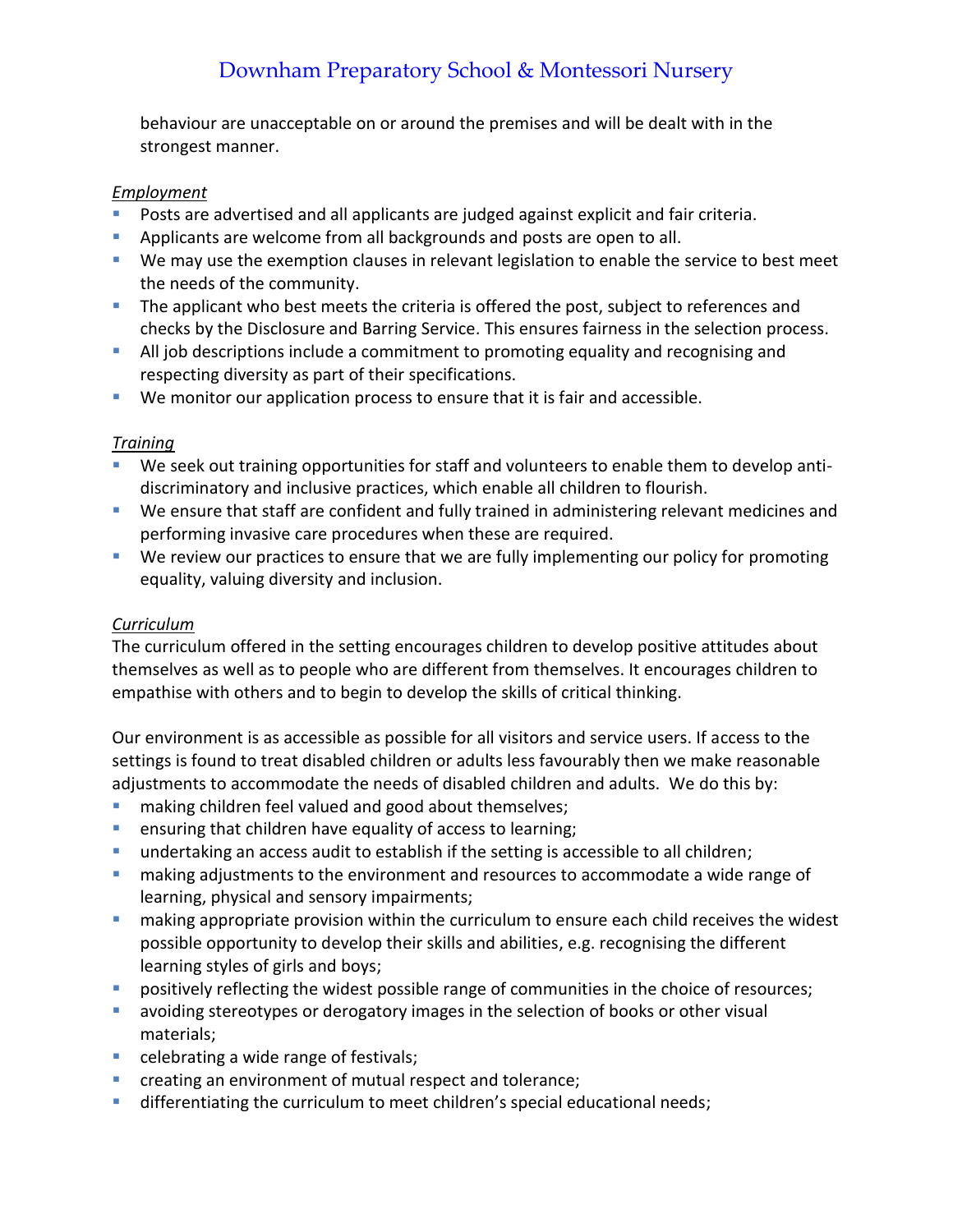- helping children to understand that discriminatory behaviour and remarks are hurtful and unacceptable;
- ensuring that the curriculum offered is inclusive of children with special educational needs and children with disabilities;
- **E** ensuring that children learning English as an additional language have full access to the curriculum and are supported in their learning.

## *Valuing diversity in families*

- We welcome the diversity of family lifestyles and work with all families.
- **We encourage children to contribute stories of their everyday life to the setting.**
- We encourage parents/carers to take part in the life of the setting and to contribute fully.
- For families who speak languages in addition to English, we will develop means to ensure their full inclusion.

# *Food*

- We work in partnership with parents to ensure that the medical, cultural and dietary needs of children are met.
- We help children to learn about a range of food, and of cultural approaches to mealtimes and eating, and to respect the differences among them.

## *Meetings with Key Person*

- Information about meetings is communicated in a variety of ways written and verbal to ensure that all parents have information about and access to the meetings.
- Meetings to discuss their child's progress and contribute towards their Learning Journey with the child's Key Person.
- **E** Meetings to discuss the findings of the EYFS, two-year-old check.

# *Monitoring and reviewing*

- To ensure our policies and procedures remain effective we will monitor and review them annually to ensure our strategies meets the overall aims to promote equality, inclusion and valuing diversity.
- We provide a complaints procedure and a complaints summary record for parents to see.

## **Legal framework**

- Equality Act 2010
- **Disability Discrimination Act (DDA) 1995, 2005**
- Race Relations Act 1976
- Race Relations Amendment Act 2000
- Sex Discrimination Act 1976,1986
- Children Act 2004
- Special Educational Needs and Disability Act 2001
- **Disclosure & Barring Service- (2013)**